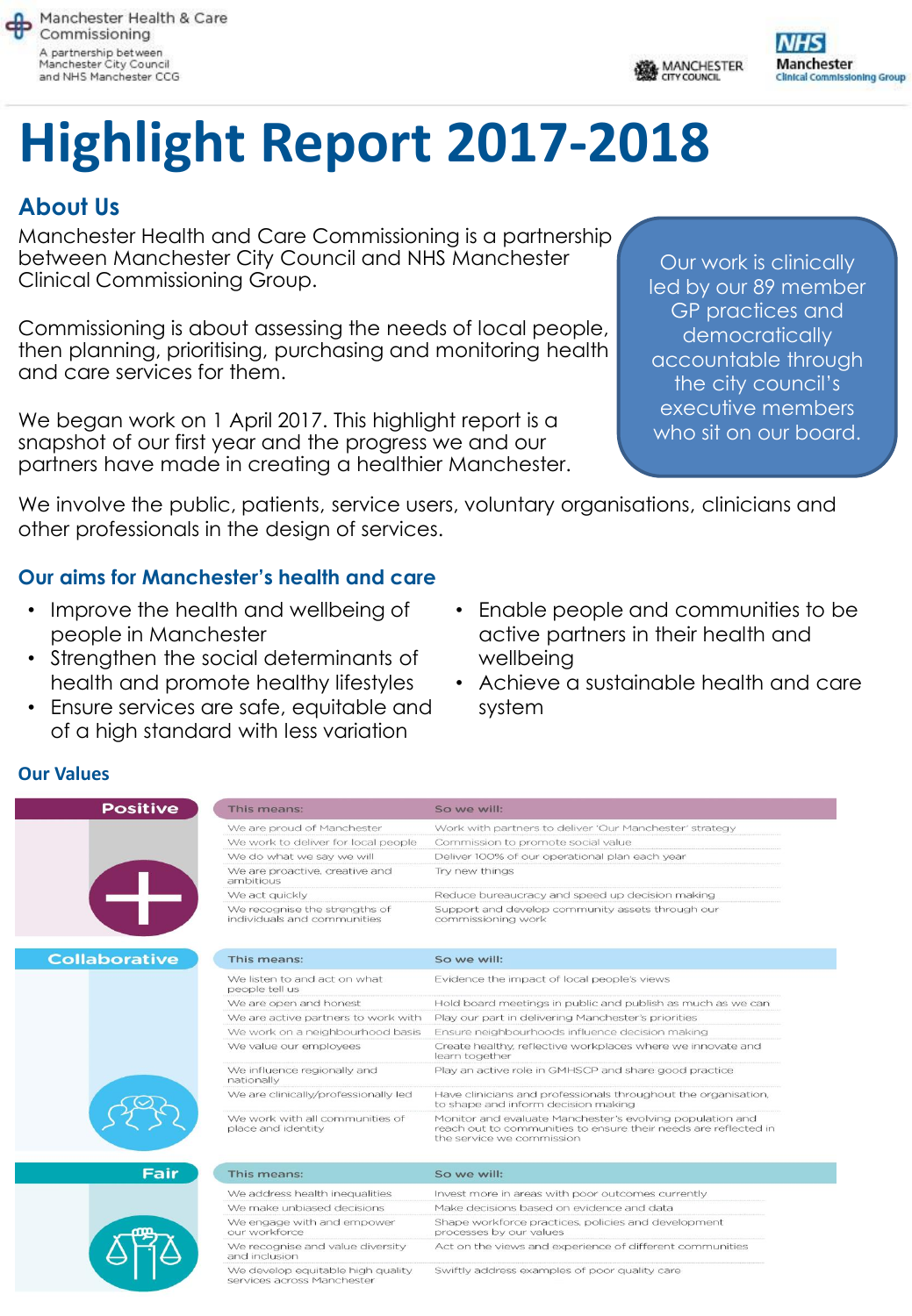# **Our achievements in 2017/18**

- **19.5%** reduction in childhood asthma admissions compared to 2015/16
- Better care for **2000** more residents identified with asthma, **1000** more with diabetes, **500** more with COPD
- **2** practices run by new GP providers to address long standing quality issues
- **24** bed intermediate care facility on NMGH site
- Village **135** extra care housing facility launched
- **£1** an hour pay rise for home care assistants
- Funding agreed for **1000s** more to access lung screening
- **600** more people accessing IAPT in January than December, EIP waiting time target of **50%** achieved
- **35** VCSE projects funded to support mental health in communities

## **Manchester Health and Social Care budget**

In 2017/18 we spent **£1.1 billion** on health and social care services for the people of Manchester.

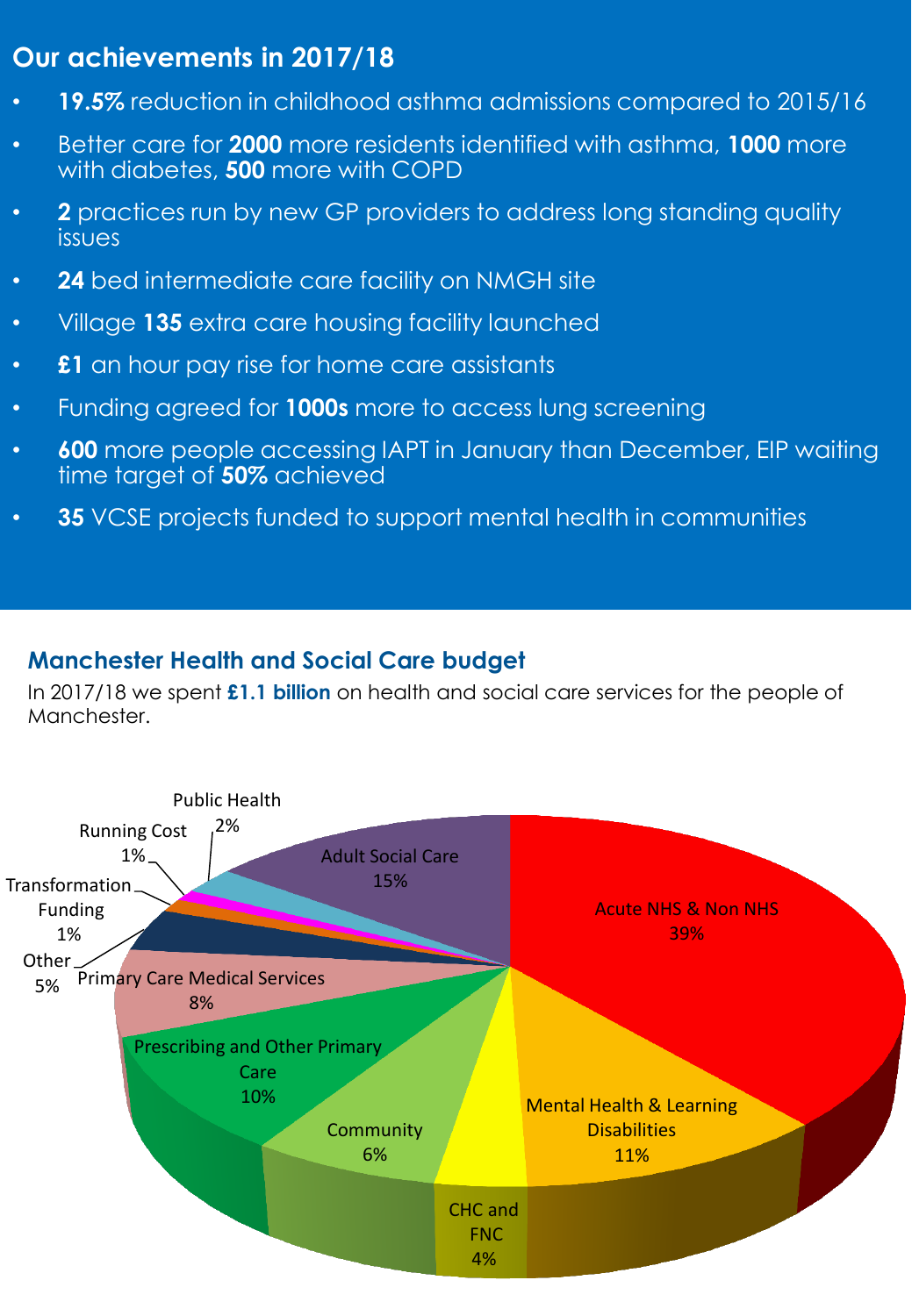# **Performance**

Like other areas of England, the health and care system in Manchester has been under great pressure during the past year, particularly during the winter period. The reasons for this include:

- Rising demand at A&E departments
- The increasing seriousness of patients' conditions and illnesses
- Difficulties in discharging inpatients when they are ready to go home
- Staff shortages



Percentage of patients at A&E who were seen within four hours.

#### **Cancer**

There have been challenges in meeting the cancer standards where our hospitals have seen particular pressures in upper and lower gastrointestinal tumour groups and urological cancers

- 24,471 patients were referred for suspected cancer, of whom 23,161 waited less than 2 weeks to be seen (94%).
- 3,847 patients started definitive treatment for Cancer, of whom 3,778 waited less than 31 days to start that treatment from referral (98.3%).

## **Mental Health**

- 14,760 patients received psychological therapies for depression or anxiety disorders, out of nearly 90,000 people in Manchester who are estimated to be affected.
- 5,105 patients finished a course of treatment during 2017/18. Of those 63% had their first appointment within six weeks and 96% within 18 weeks.
- 1,940 of these patients (38%) were assessed as moving to recovery, following at least two treatment sessions.

## **Care Homes**

- 750 people provide home care services in Manchester, making 40,000 visits per week to nearly 18,000 people
- The number of hours of home care provided has grown 18% from 2015-17, from 23,201 to 27,415 - enabling more people to continue to live in their own homes